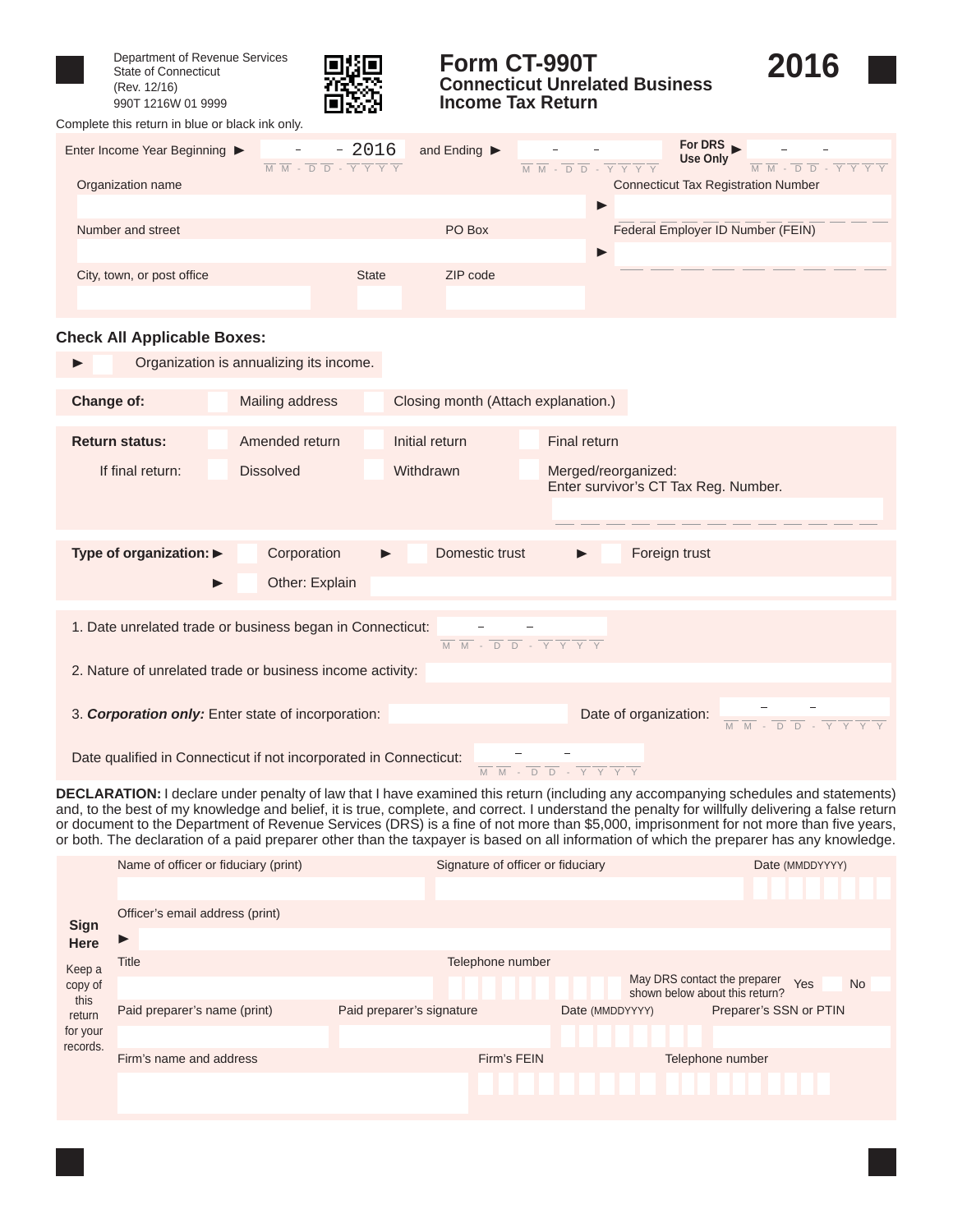



| CT Tax Registration Number |  |  |  |  |  |  |  |  |  |  |  |
|----------------------------|--|--|--|--|--|--|--|--|--|--|--|
|                            |  |  |  |  |  |  |  |  |  |  |  |

*– Attach a Complete Copy of Form 990-T Including all Schedules as Filed With the Internal Revenue Service –*

|     | <b>Computation of Income</b>                                                                                    |                           |    |     |
|-----|-----------------------------------------------------------------------------------------------------------------|---------------------------|----|-----|
| 1.  |                                                                                                                 |                           |    | .00 |
| 2.  |                                                                                                                 |                           |    | .00 |
| 3.  |                                                                                                                 |                           |    | .00 |
| 4.  |                                                                                                                 |                           |    | .00 |
| 5.  | Refund or credit for overpayment of Connecticut tax included in federal unrelated business taxable income  5. ▶ |                           |    | .00 |
| 6.  |                                                                                                                 |                           |    | .00 |
|     | <b>Computation of Tax</b>                                                                                       |                           |    |     |
| 1.  | Unrelated business taxable income from Line 6 above. If 100% Connecticut, enter also on Line 3.  1. ▶           |                           |    | .00 |
| 2.  |                                                                                                                 |                           | 0. |     |
| 3.  |                                                                                                                 |                           |    | .00 |
| 4.  |                                                                                                                 |                           |    | .00 |
| 5.  |                                                                                                                 |                           |    | .00 |
| 6.  |                                                                                                                 |                           |    | .00 |
|     | <b>Computation of Amount Payable</b>                                                                            |                           |    |     |
| 1.  |                                                                                                                 | $1. \triangleright$       |    | .00 |
| 2.  |                                                                                                                 | 2.                        |    |     |
| 3.  |                                                                                                                 | $3. \triangleright$       |    | .00 |
| 4.  | Tax credits from Form CT-1120K, Part III, Line 9. Do not exceed amount on Line 1.                               | 4. $\blacktriangleright$  |    | .00 |
| 5.  |                                                                                                                 | $5. \triangleright$       |    | .00 |
| 6а. |                                                                                                                 | 6a. $\blacktriangleright$ |    | .00 |
| 6b. |                                                                                                                 | 6b. $\blacktriangleright$ |    | .00 |
| 6с. |                                                                                                                 | 6c.                       |    | .00 |
| 6.  |                                                                                                                 | $6. \triangleright$       |    | .00 |
| 7.  |                                                                                                                 | $7. \triangleright$       |    | .00 |
| 8a. |                                                                                                                 | 8a. $\blacktriangleright$ |    | .00 |
| 8b. |                                                                                                                 | 8b. $\blacktriangleright$ |    | .00 |
|     |                                                                                                                 | 8c. $\blacktriangleright$ |    | .00 |
| 8.  |                                                                                                                 | 8.                        |    | .00 |
| 9a. |                                                                                                                 | 9a. $\blacktriangleright$ |    | .00 |
| 9b. |                                                                                                                 | 9b. $\blacktriangleright$ |    | .00 |
| 9.  |                                                                                                                 | 9.                        |    | .00 |
|     | For faster refund, use Direct Deposit by completing Lines 9c, 9d, and 9e.                                       |                           |    |     |
|     | 9c. Checking $\blacktriangleright$<br>Savings $\blacktriangleright$<br>9d. Routing #                            |                           |    |     |
|     | 9e. Account #                                                                                                   |                           |    |     |
|     | 9f. Will this refund go to a bank account outside the U.S.? ▶<br>Yes<br>9g. Bank name ▶                         |                           |    |     |
|     |                                                                                                                 |                           |    | .00 |



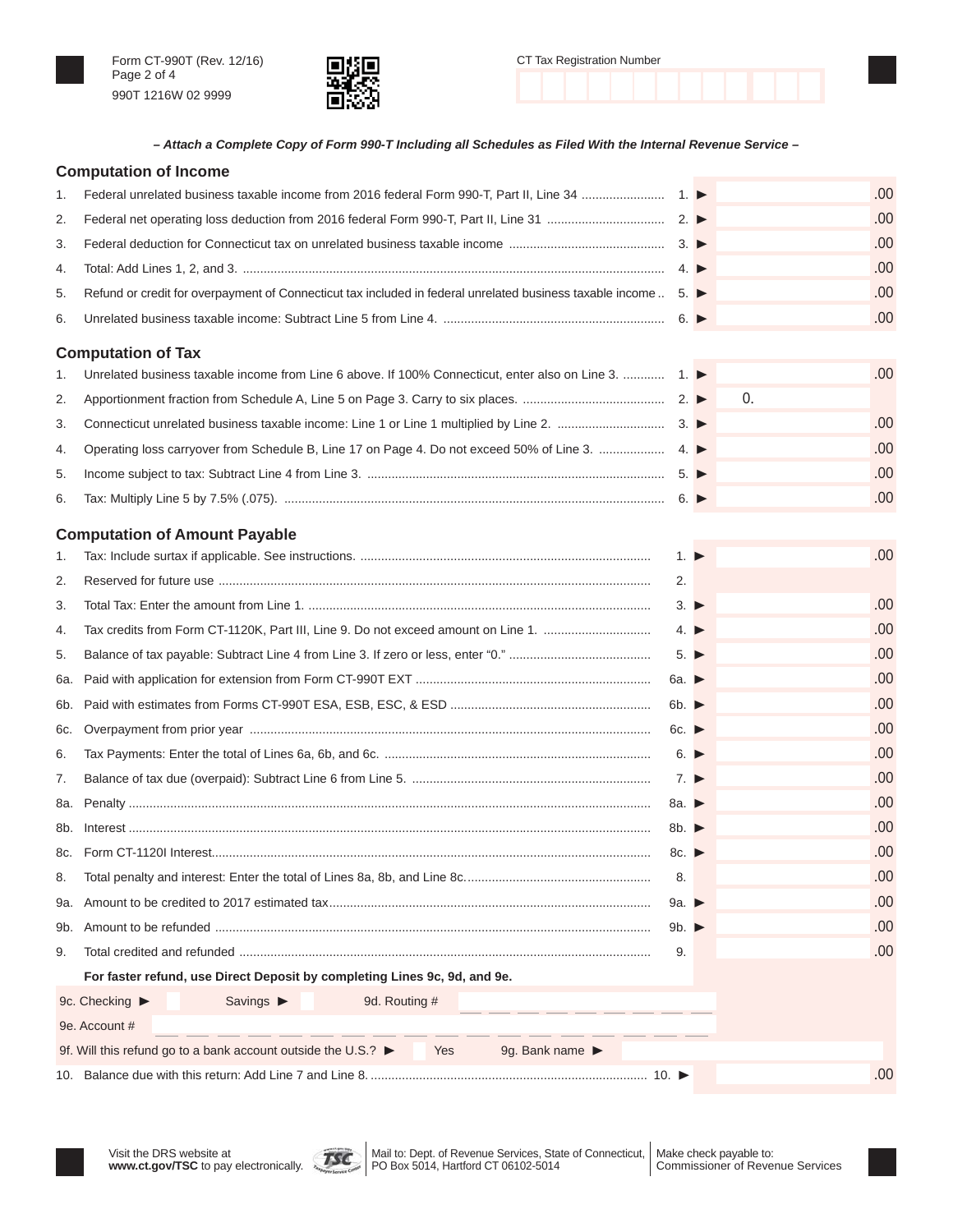



| CT Tax Registration Number |  |  |  |  |  |  |  |  |
|----------------------------|--|--|--|--|--|--|--|--|
|                            |  |  |  |  |  |  |  |  |
|                            |  |  |  |  |  |  |  |  |

#### **Schedule A –– Unrelated Business Income Apportionment** (See instructions.)

**Complete this schedule if the taxpayer's unrelated trade or business is conducted at a regular place of business outside Connecticut.**

| <b>Factor</b>                                                                      | Item                                         | <b>Column A</b><br>Connecticut | <b>Column B</b><br>Everywhere | <b>Column C</b><br>Divide Column A by Column B.<br>Carry to six places |  |  |  |  |  |
|------------------------------------------------------------------------------------|----------------------------------------------|--------------------------------|-------------------------------|------------------------------------------------------------------------|--|--|--|--|--|
|                                                                                    | 1a. Inventories                              | .00.                           | .00.                          |                                                                        |  |  |  |  |  |
|                                                                                    | 1b. Tangible property                        | .00.                           | .00                           |                                                                        |  |  |  |  |  |
| Property<br>(Average value)                                                        | 1c. Real property                            | .00.                           | .00                           |                                                                        |  |  |  |  |  |
|                                                                                    | 1d. Capitalized rent                         | .00.                           | .00                           |                                                                        |  |  |  |  |  |
|                                                                                    | 1. Total                                     | .00.                           | .00.                          | 0.                                                                     |  |  |  |  |  |
|                                                                                    |                                              |                                |                               |                                                                        |  |  |  |  |  |
|                                                                                    | 2a. Sales of tangibles                       | .00.                           | .00                           |                                                                        |  |  |  |  |  |
|                                                                                    | 2b. Services                                 | .00.                           | .00                           |                                                                        |  |  |  |  |  |
| Receipts                                                                           | 2c. Rentals                                  | .00.                           | .00                           |                                                                        |  |  |  |  |  |
|                                                                                    | 2d.Other                                     | .00.                           | .00.                          |                                                                        |  |  |  |  |  |
|                                                                                    | 2. Total                                     | .00.                           | .00.                          | 0.                                                                     |  |  |  |  |  |
| Wages, salaries,                                                                   |                                              |                                |                               |                                                                        |  |  |  |  |  |
| and other<br>compensation                                                          | 3. Total                                     | .00.                           | .00.                          | 0.                                                                     |  |  |  |  |  |
|                                                                                    |                                              |                                |                               |                                                                        |  |  |  |  |  |
|                                                                                    | 4. Total: Add Lines 1, 2, and 3 in Column C. |                                |                               |                                                                        |  |  |  |  |  |
| 5. Apportionment fraction: Divide Line 4 by number of factors used. Enter here; on |                                              |                                |                               |                                                                        |  |  |  |  |  |

Schedule C, Line 4; and on Page 2, *Computation of Tax*, Line 2. 0.